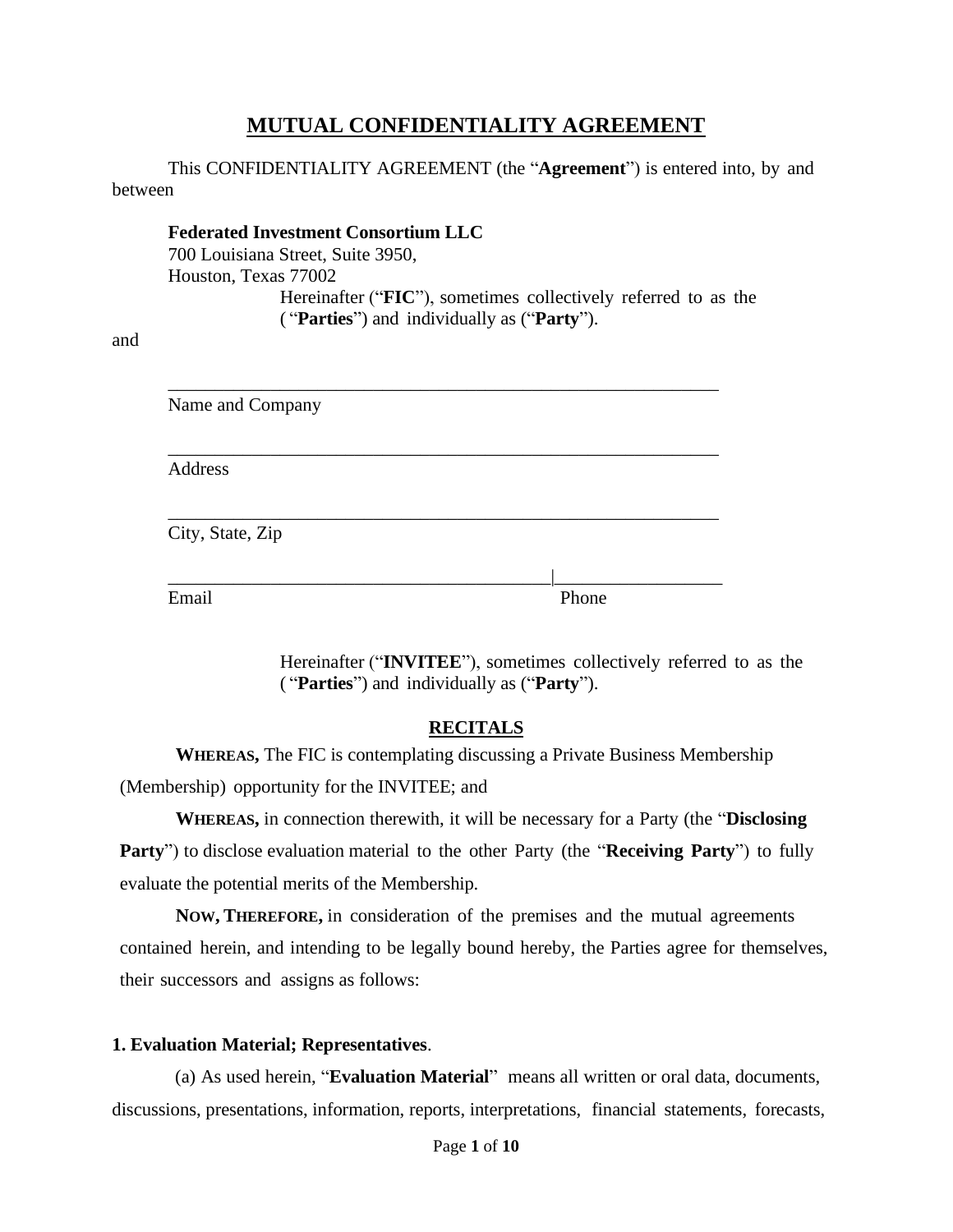records, formula, designs, inventions, drawings, trade secrets, models, prototypes, plans, projections, (whether in written form, electronically stored or otherwise) containing or otherwise reflecting information provided (orally, visually, electronically or in writing) by the Disclosing Party or its Representatives (hereinafter defined) at any time before, on or after the date of this Agreement, to the Receiving Party or its Representatives concerning the Transaction or the Disclosing Party or its Affiliates, and all notes, analyses, compilations, studies, results or data derived from tests, analysis, or evaluation of the Evaluation Materials, interpretations or other documents, whether or not prepared by the Receiving Party or its Representative, that contain, are based upon (in whole or in part) or otherwise reflect such information and regardless of whether or not such information is marked as confidential.

Notwithstanding the foregoing, the following will not constitute "**Evaluation Material**" for purposes of this Agreement:

- (i) Information which was known to or already in the possession of Receiving Party or its Representatives prior to the date hereof, which was not acquired or obtained from the Disclosing Party or its Representatives and which was received from a source that was not prohibited from transmitting the information to the Receiving Party or its Representatives by a contractual, legal or fiduciary obligation;
- (ii) Information which was known to or already in the possession of Receiving Party or its Representatives prior to the disclosure to the Receiving Party by the Disclosing Party or its Representatives and which was received from a source that was not prohibited from transmitting the information to the Receiving Party or its Representatives by a contractual, legal or fiduciary obligation;
- (iii) Information which is obtained by the Receiving Party or its Representatives from a source other than the Disclosing Party or its Representatives that, to the Receiving Party's actual knowledge or reasonable belief, is not prohibited from transmitting the information to the Receiving Party or its Representatives by a contractual, legal or fiduciary obligation;
- (iv) Information which, at the time of disclosure is, or after the time of disclosure becomes, generally available to the public, other than as a result of a disclosure by the Receiving Party or its Representatives in violation of the provisions of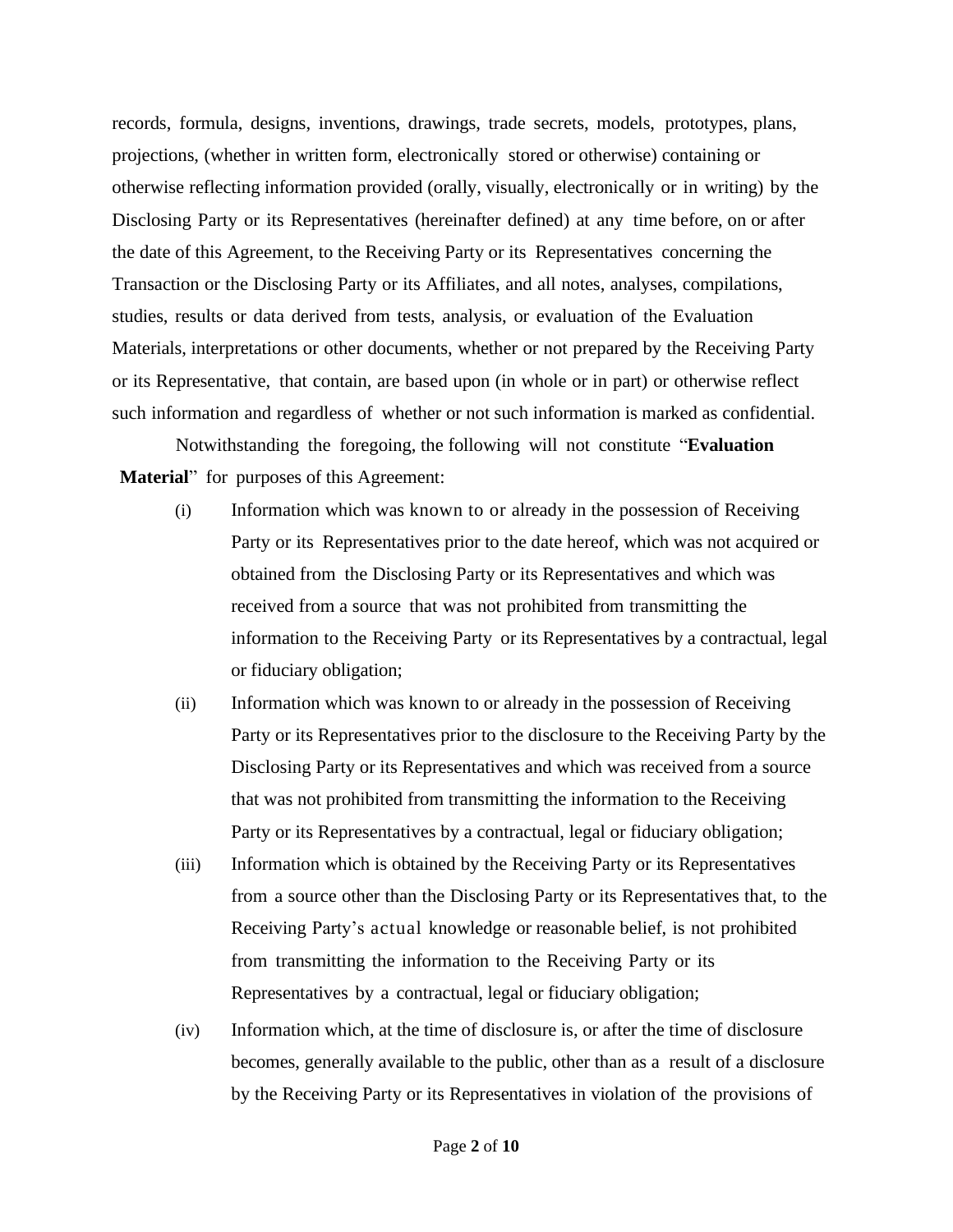this Agreement; or

- (v) Information that has been or is independently developed by a Party and not derived from Evaluation Materials of the Disclosing Party (provided such independent development can be documented by written evidence); or
- (vi) Information that was lawfully obtained by the Receiving Party from a third party without violation of a confidentiality obligation (contractual, legal or fiduciary obligation);
- (vii) Information which the Disclosing Party agrees in writing may be disclosed by the Receiving Party; or
- (viii) Information which is released by the Disclosing Party to this parties without restriction on subsequent disclosure.

(b) As used in this Agreement, "**Representatives**" of any Party shall mean the Affiliates of such Party and the respective directors, officers, managers, shareholders, members, equity holders employees, representatives, agents or advisors (including without limitation, attorneys, accountants, consultants, investment bankers and financial consultants) of such Persons. For purposes of this Agreement "**Affiliate**" means, with respect to any specified Person, any other Person that directly, or indirectly through one or more intermediaries, controls, is controlled by, or is under common control with, such specified Person.

#### **2. Use of Evaluation Material and Confidentiality**.

The Receiving Party agrees and acknowledges that it will, and will cause its Representatives to, hold Evaluation Material of the Disclosing Party in strict confidence. Further, except as otherwise expressly provided in this Agreement, without the prior written consent of the Disclosing Party, the Receiving Party will take all necessary steps to ensure that its Representatives do not (i) disclose any Evaluation Material to any Person other than the Receiving Party and its Representatives who need to review the Evaluation Material to evaluate the Transaction; (ii) use Evaluation Material in any way detrimental to the Disclosing Party and will not use Evaluation Material in any way for any purpose whether for the benefit of the Receiving Party or for the benefit of any other Person (hereinafter defined), whatsoever, other than in connection with evaluating a potential Transaction; (iii) reverse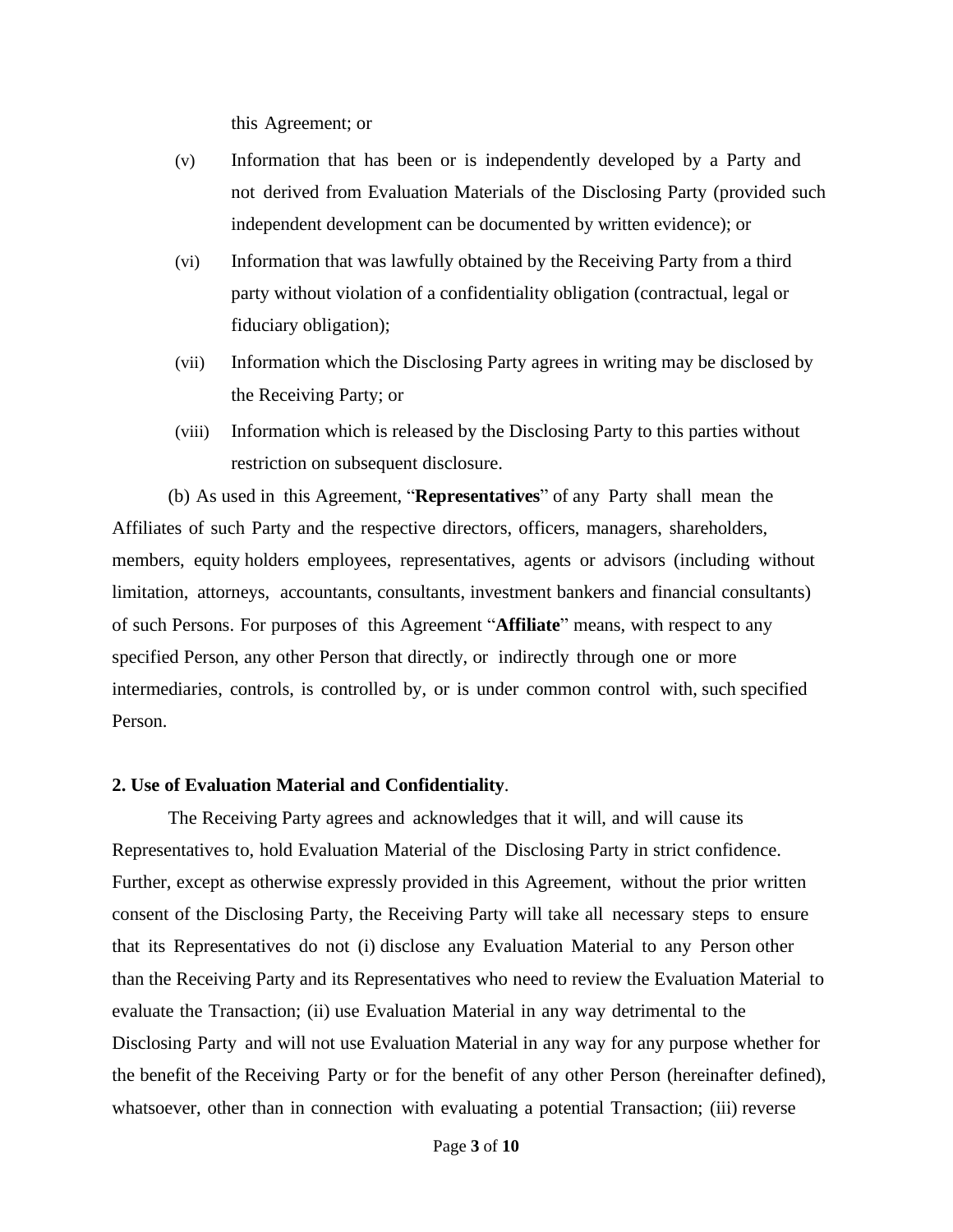engineer any Evaluation Material, or any products related to the Evaluation Material; and (iv) analyze, utilize analysis tools or methods to reverse engineer or determine or attempt to determine composition, formulas or processes or other matters related to or concerning any Evaluation Material or products related to the Evaluation Material. Any reproduction of Evaluation Material shall equally be subject to the restrictions upon disclosure contained in this Agreement. Before providing access to any Evaluation Material to any of the Receiving Party's Representatives, the Receiving Party shall inform such Representatives of the provisions of this Agreement and instruct them to comply with such provisions. The Receiving Party agrees to utilize the same standards and procedures which it applies to its own Evaluation Material, but no less than reasonable industry standards, to safeguard the Disclosing Party's Evaluation Material, and agrees to be fully responsible for any breach of this Agreement by any of its Representatives and by any Person to whom the Receiving Party discloses any Evaluation Material, whether or not such disclosure is permitted hereunder. The term "**Person**" as used in this Agreement will be interpreted broadly to include any corporation, company, limited liability company, governmental agency or body, entity, partnership, group or individual. Nothing contained in this Agreement shall restrict the Disclosing Party's right or ability to use, distribute, disclose or disseminate in any way the Evaluation Material disclosed pursuant to this Agreement. Additionally, nothing contained in this Agreement shall in any way impair or restrict the Receiving Party's right to use, disclose or otherwise deal in information covered by the foregoing subsections  $1(a)(i) - (viii)$ . The Receiving Party shall have the burden of proof with respect to any of the above events on which the Receiving Party relies as relieving it of the restrictions hereunder on disclosure or use of the Evaluation Material.

**3. Ownership and No License**. The Receiving Party acknowledges that the Evaluation Material is non-public, valuable confidential information of the Disclosing Party and is the exclusive property of the Disclosing Party. The Parties recognize and agree that nothing contained in this Agreement shall be construed as granting any property rights, by license, implication or otherwise, to any Evaluation Material disclosed pursuant to this Agreement, or to any invention or any patent, copyright, trademark, or other intellectual property right that has issued or that may issue, based on such Evaluation Material.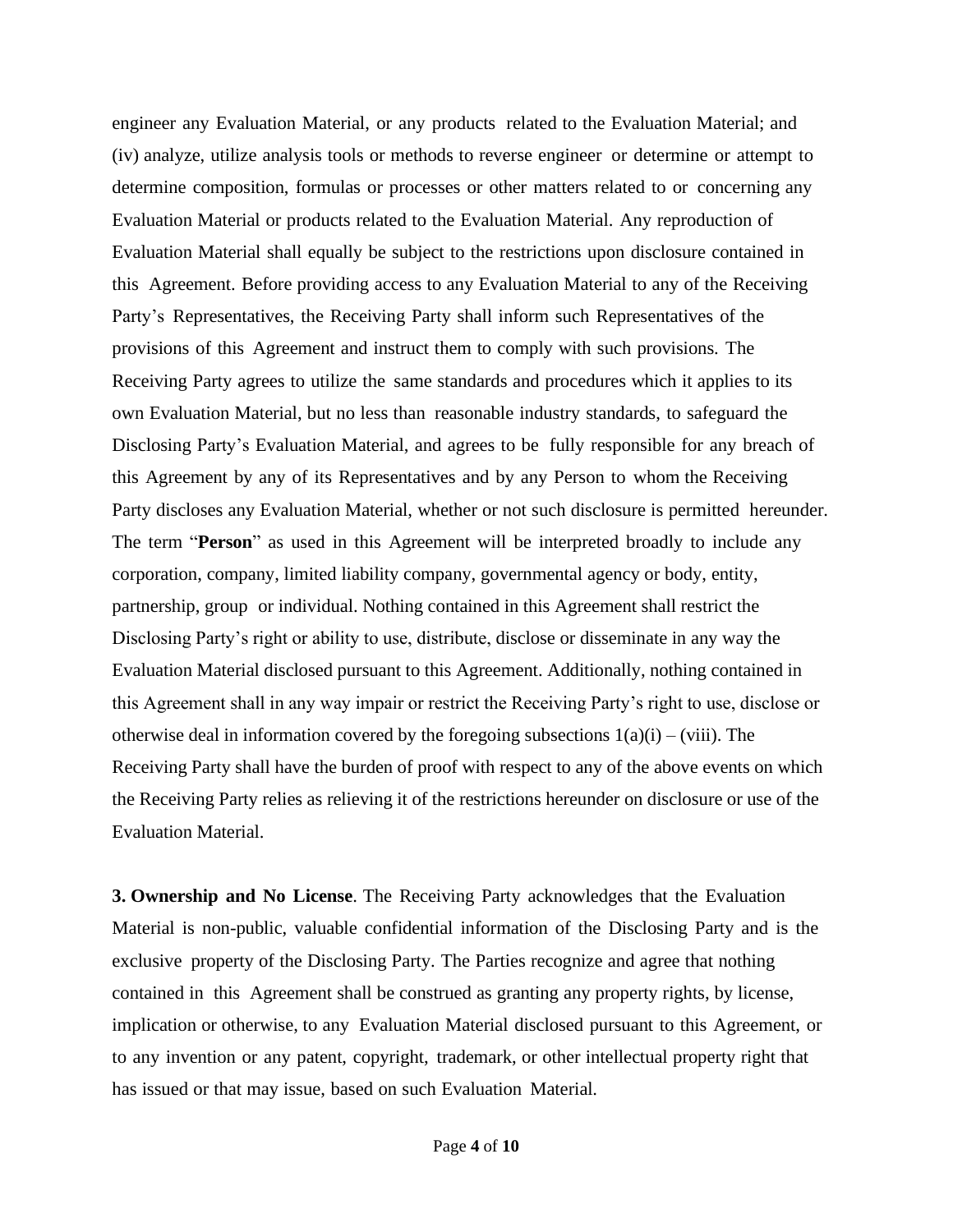**4. Discussions to Remain Confidential**. Except as otherwise expressly provided in this Agreement, without the prior written consent of the other Party, which consent shall be in its sole and absolute discretion, each Party agrees that it and its Representatives will not disclose to any person that the Evaluation Material has been made available to the Receiving Party. Notwithstanding the preceding sentence, the Receiving Party may make such disclosure if and to the extent required by law if (a) in the opinion of its counsel, such disclosure is required by law, and(b) it notifies the Disclosing Party of its obligation and delivers a copy of such legal opinion to Disclosing Party as far in advance of such disclosure as is reasonably practicable.

**5. No Representations or Warranties; No Other Obligation**. The Receiving Party acknowledges that: (a) no representation or warranty, express or implied, is made by the Disclosing Party or any of its Representatives as to the accuracy or completeness of any of the Evaluation Material; and (b) it shall be entitled to rely only on those representations and warranties that may be made in a definitive written agreement to consummate the Transaction signed and delivered by the Parties. neither Party nor any of its Representatives shall have any liability to the other Party or any of its Representatives on account of the use of any Evaluation Material by it or any of its Representatives or any inaccuracy therein or omission therefrom. The Parties agree that unless and until a definitive written agreement between the Parties with respect to a Transaction has been executed and delivered, neither Party will be under any legal obligation of any kind whatsoever with respect to a Transaction, including any obligation to: (i) consummate a Transaction; (ii) conduct or continue discussions or negotiations; or (iii) enter into or negotiate a definitive written agreement. Nothing contained in this Agreement shall be construed (iv) to limit either Party's right to independently develop or acquire products or services without the use or benefit of the other Party's Evaluation Materials, or (v) as obligating either Party to purchase or provide products or services from or to the other Party. Each Party shall have the absolute right, in its sole discretion, to terminate any discussions or negotiations with the other Party at any time which shall be done in accordance with the terms of Section 6 of this Agreement, and to discuss, negotiate with, or otherwise deal with any other persons with respect to a similar transaction at any time during or after the term of this Agreement and on any basis such Party may choose.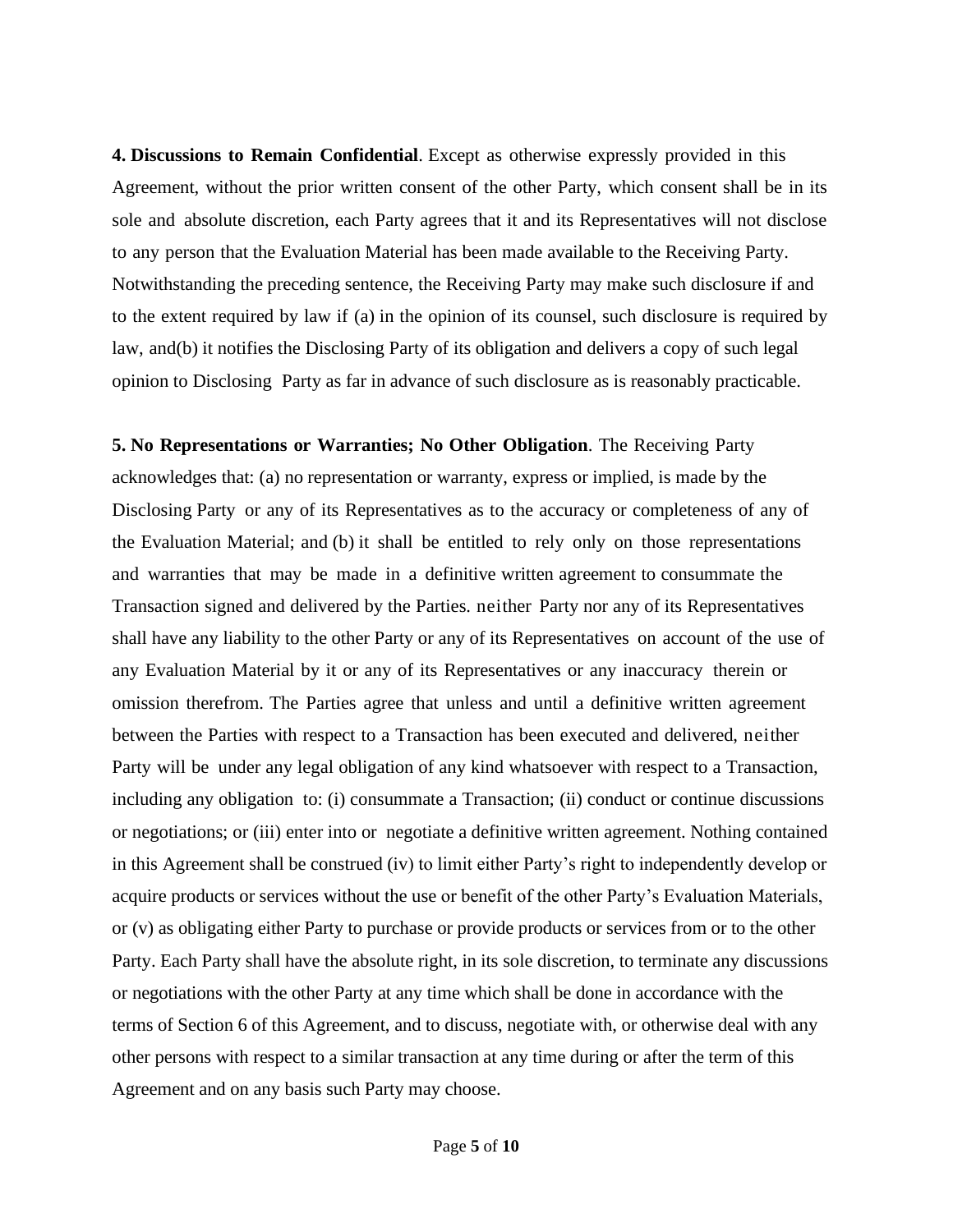#### **6. Return, Destruction or Erasure of Evaluation Material.**

(a) If either Party to this Agreement determines that it does not wish to proceed with a Transaction, it will promptly inform the other Party of that determination. In that case, or at any time upon the request of the requesting Party for any reason, the Receiving Party will promptly, and in any event no later than 30 days after the request, return to the Disclosing Party or destroy or erase all Evaluation Material (and all copies, extracts, or other reproductions thereof), whether in paper, electronic, or other form or media, in the possession or control of the Receiving Party or any of its Representatives, expunging all such Evaluation Material from any computer, word processor or other device or electronic storage location containing such information or data. In the event of such a determination or request, all Evaluation Material prepared by the Receiving Party or its Representatives shall be returned or destroyed within such 30-day period and no copy, extract, or other reproduction thereof shall be retained, whether in paper, electronic, or other form or media. Notwithstanding the preceding provisions to the contrary, any portion of the Evaluation Materials which consists of any notes, analyses, compilations, studies, results or data derived from tests, analysis or evaluation of the Evaluation Materials, interpretations or other documents prepared or generated by the Receiving Party may be destroyed by the Receiving Party in lieu of returning any such notes, analyses, compilations, studies, results or data to Disclosing Party.

(b) The destruction of the Evaluation Material shall be certified in writing to the Disclosing Party promptly after such destruction occurs by an authorized officer supervising such destruction. Notwithstanding the return or destruction of the Evaluation Material, the Receiving Party and its Representatives will continue to be bound by their obligations of confidentiality and other obligations hereunder for the term hereof.

**7. Remedies**. If this Agreement is breached by the Receiving Party or its Representatives, the Receiving Party will be responsible for and will indemnify and hold harmless the Disclosing Party from any direct or indirect damage, loss, cost or liability (including but not limited to reasonable attorney's fees and expenses and the costs of enforcing such obligations under this indemnity) arising out of or resulting from any such breach. Further, the Receiving Party acknowledges that remedies at law may be inadequate to protect against breach of this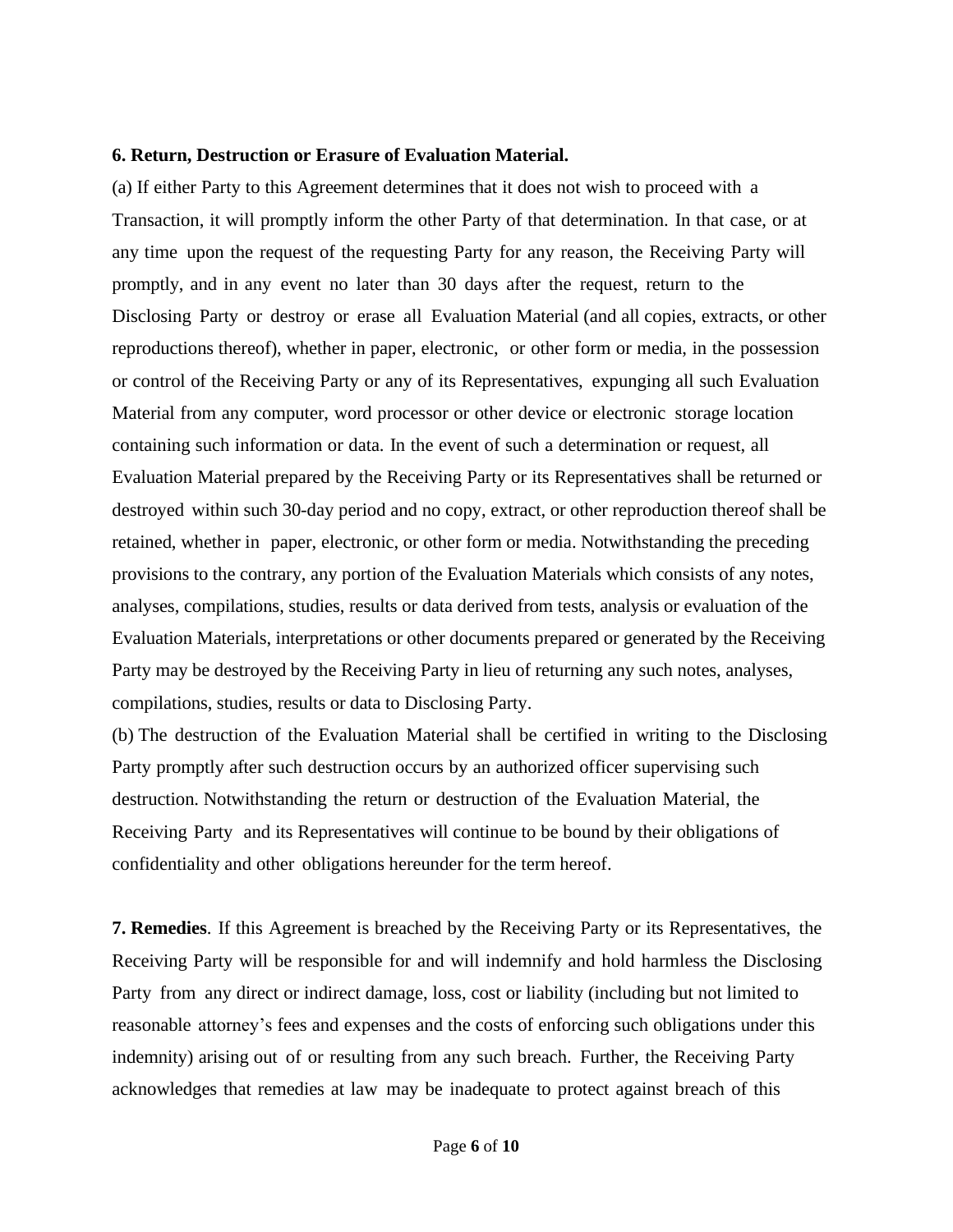Agreement and hereby in advance agrees, without prejudice to all other available remedies at law or in equity, that the Disclosing Party may seek equitable relief, including injunctive relief, without proof of actual damages. Each Party agrees that it will not oppose the granting of such relief on the basis that the other Party has an adequate remedy at law. Each Party agrees that it will not seek (and agrees to waive) any request for the securing or posting of a bond in connection with the other Party seeking or obtaining such relief.

**8. Legally Compelled Disclosure**. In the event that the Receiving Party or any of its Representatives is requested or required (by deposition, interrogatories, request for information or documents, subpoenas, civil investigative demand or other similar process in legal proceedings) to disclose any of the Evaluation Material, the Receiving Party shall provide the Disclosing Party with written notice thereof within 48 hours of the Receiving Party's receipt of the request and a list of the Evaluation Material the Receiving Party intends to disclose (and if applicable, the text of the disclosure language itself), so that Disclosing Party may seek a protective order or other appropriate remedy and/or waive compliance with the provisions of this Agreement as it relates to such Evaluation Material. If, in the absence of a protective order or other remedy or waiver by the Disclosing Party, the Receiving Party or its Representatives are legally compelled to disclose any Evaluation Material to any tribunal or third party or else stand liable for contempt or suffer other censure or penalty, the Receiving Party or its Representatives may, without liability hereunder, disclose only that portion of the Evaluation Material which the Receiving Party is legally required to disclose as advised by legal counsel or under any valid judicial or governmental order, provided that the Receiving Party exercises its commercially reasonable best efforts to preserve the confidentiality of the Evaluation Material, including, without limitation, by cooperating with the Disclosing Party, at no cost to the Receiving Party, to attempt to obtain an appropriate protective order or other reliable assurance that confidential treatment will be accorded the Evaluation Material by such tribunal or third party.

#### **9. Other Terms.**

(a) Waivers, Amendments; Assignment. No failure or delay by a Party to this Agreement in exercising any right, power, or privilege hereunder shall operate as a waiver thereof, nor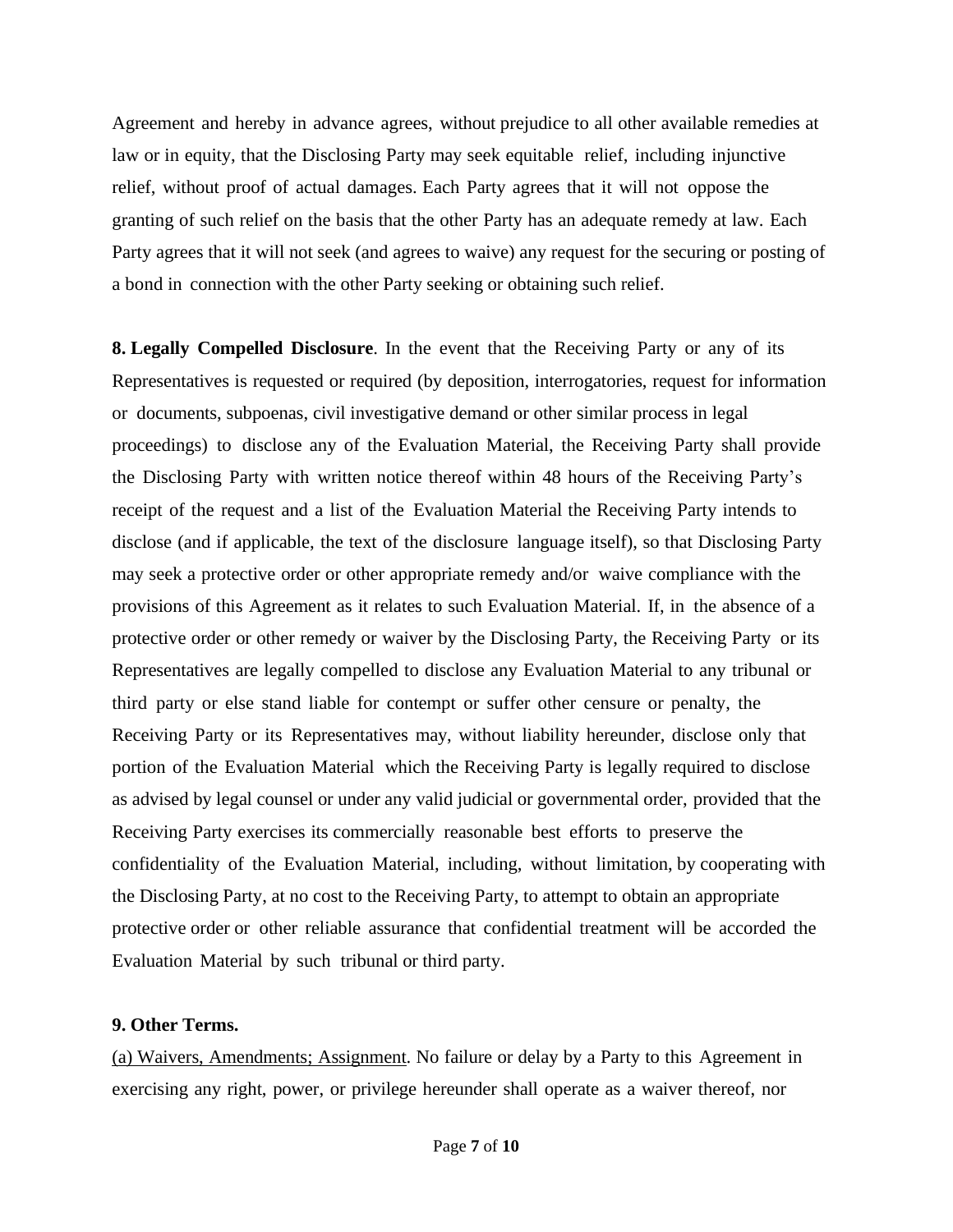shall any single or partial waiver thereof preclude any other or future exercise thereof or the exercise of any other right, power, or privilege hereunder. This Agreement may only be amended or terminated with the written consent of the Parties hereto. This Agreement may not be assigned without the prior written consent of each Party.

(b) Term. Except to the extent a different period is specified in a provision of this Agreement, the obligations of the Parties set forth in this Agreement shall continue in force until the earlier of (i) the consummation of a Transaction and (ii) for a period of two (2) years following the date on which either Party gives written notice of termination of consideration of a Transaction. A Receiving Company's obligations under this Agreement as to the Confidential Information of the Disclosing Party shall survive five (5) years after the termination of this Agreement for any reason.

<span id="page-7-0"></span>(c) Notices. All notices, requests, consents, claims, demands, waivers, and other communications hereunder shall be in writing and shall be deemed to have been given: (a) when delivered by hand (with written confirmation of receipt); (b) when received by the addressee if sent by a nationally recognized overnight courier (receipt requested); (c) on the date sent by facsimile, email, or other electronic delivery if sent during normal business hours of the recipient, and on the next business day if sent after normal business hours of the recipient; or (d) on the third day after the date mailed, by certified or registered mail, return receipt requested, postage prepaid. Such communications must be sent to the respective parties at the addresses set out in this Agreement (or to such other address that may be designated by a party from time to time in accordance with this Section [9\(c\)\)](#page-7-0).

(d) Governing Law. This Agreement shall be governed by, and construed in accordance with, the laws of the State of Wyoming, without reference to conflicts of laws principles that might require application of the laws of any other jurisdiction.

(e) Consent to Jurisdiction. The Parties to this Agreement hereby irrevocably and unconditionally submit to the jurisdiction of the courts of the State of Wyoming or of the United States located in that state for any actions, suits, or proceedings seeking to enforce any provision of, arising out of, or relating to, this Agreement and further agree that service of any process, summons, notice, or document by United States mail, first class postage prepaid, to their addresses set forth herein shall be effective service of process for any action, suit, or proceeding brought against them in any such court. The Parties of this Agreement hereby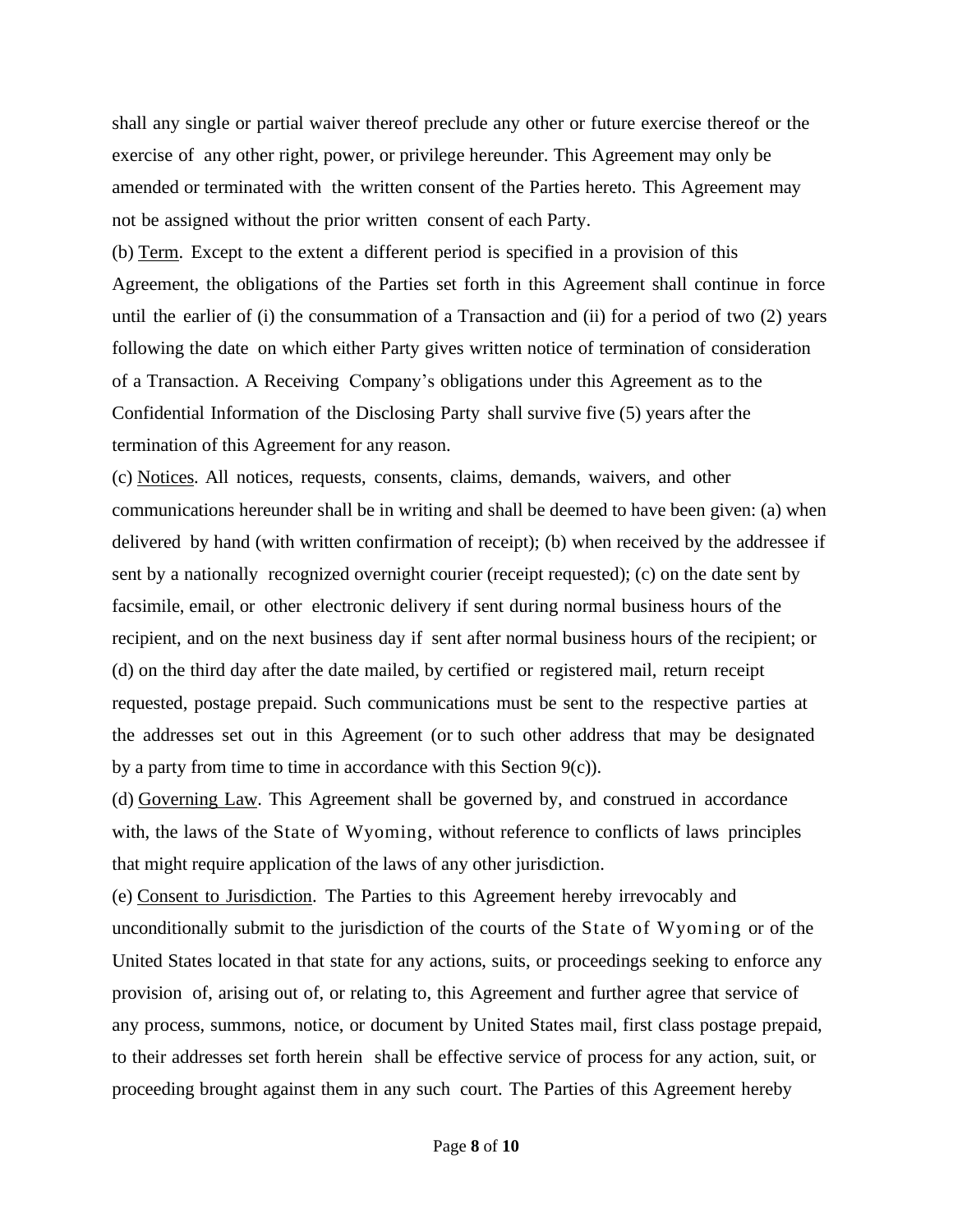irrevocably and unconditionally waive any objection to the laying of venue of any action, suit, or proceeding arising out of this Agreement or the transactions contemplated hereby, in the courts of the State of Wyoming or of the United States located in that state**,** and hereby further irrevocably and unconditionally waive and agree not to plead or claim in any such court that any such action, suit, or proceeding brought in any such court has been brought in an inconvenient forum.

(f) Relationship. The Parties are independent contractors. Nothing in this Agreement or in the activities contemplated by the Parties hereunder shall be deemed to create an agency, partnership, employment or joint venture relationship between the Parties. Each Party shall be deemed to be acting solely on its own behalf and has no authority to incur obligations or perform any acts or make any statements on behalf of the other Party. neither Party shall represent to any person or permit any person to act upon the belief that it has any such authority from the other Party.

(g) Entire Agreement; Severability. This Agreement contains the entire agreement between the Parties hereto concerning confidentiality of Evaluation Material and the other matters addressed herein and supersedes all prior or contemporaneous agreements or understandings, written or oral, between the parties hereto with respect to the subject matter hereof. It is understood and agreed that if any provision contained in this Agreement or the application thereof to a Party, or any other Person or circumstance shall be invalid, illegal or unenforceable in any respect under any applicable law as determined by a court of competent jurisdiction, the validity, legality and enforceability of the remaining provisions contained in this Agreement, or the application of such provision to such Persons or circumstances other than those as to which it has been held invalid or unenforceable, shall remain in full force and effect and shall in no way be affected, impaired or invalidated thereby. In the case of any such invalidity, illegality or unenforceability, the Parties hereto shall negotiate in good faith in an effort to agree upon a suitable and equitable substitute provision to affect the original intent of the Parties.

(h) Construction. The parties hereto acknowledge and agree that they have both participated in the negotiations and preparation of this Agreement, together with their Representatives. Accordingly, the parties hereto further agree that no presumption or burden of proof shall be raised in any question of interpretation of this Agreement based upon any